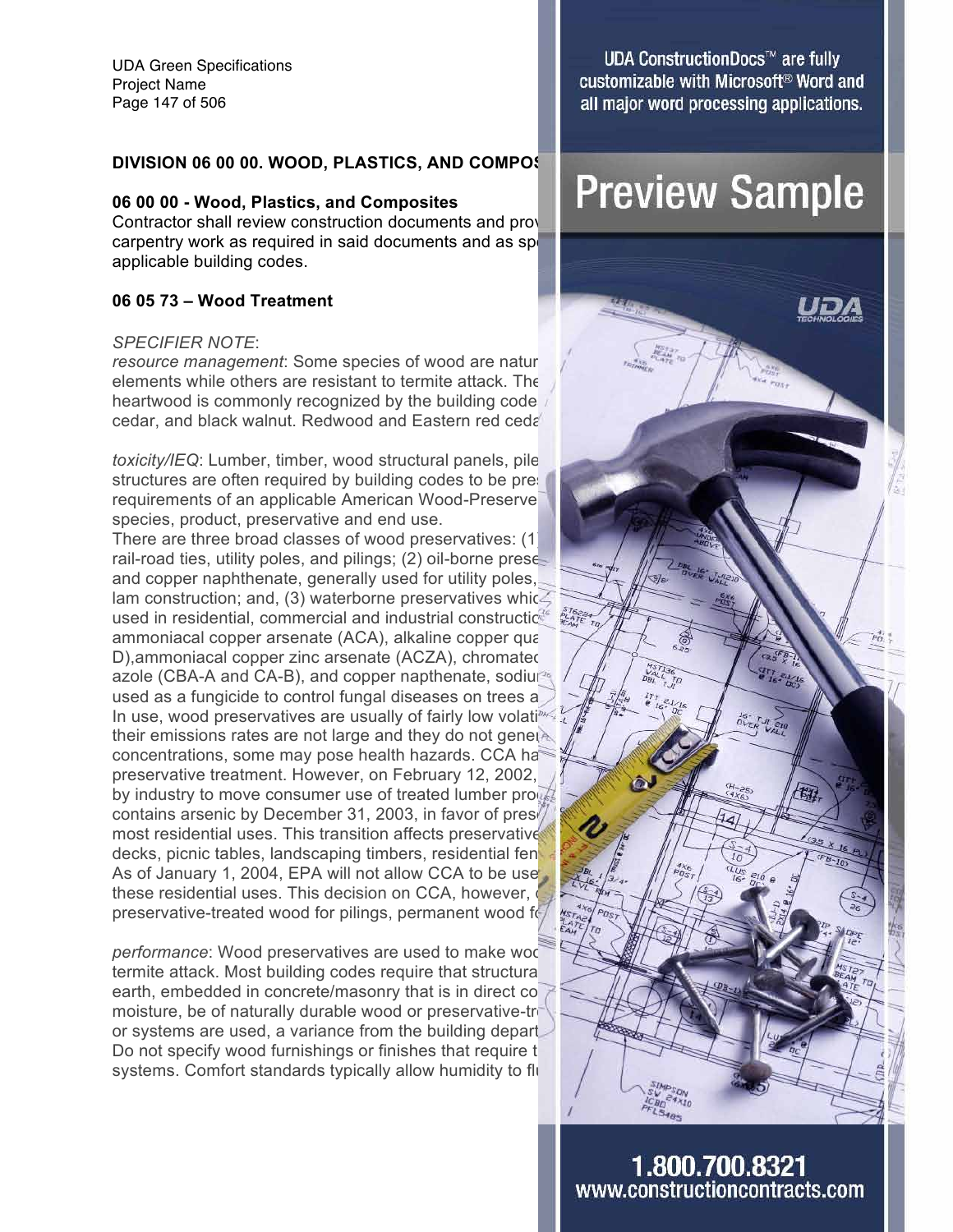UDA Green Specifications Project Name Page 148 of 506

#### PART 1 - GENERAL

- 1.1 SUMMARY
	- A. This Section includes:
		- 1. Wood Treatment.
		- 2. Natural Decacy and Insect Resistant Woo
	- B. Related Sections:
		- 1. 06 10 00 (06100) Rough Carpentry.
		- 2. 06 16 00 (06160) Sheathing.

#### 1.2 SUBMITTALS

A. Product data. Unless otherwise indicated, submit provided under work of this Section:

#### *SPECIFIER NOTE*:

Specifying local materials may help minimize trans have a significant impact on reducing the overall because of efficiencies of scale in some modes of Green building rating systems frequently include impacts include: fossil fuel consumption, air pollu<sup>t</sup> includes credits for materials extracted/harvested radius from the project site.

Green Globes-US also provides points for materials that are locally materials that are locally materials that a

- 1. Local/Regional Materials:
	- and the project site.
	- b. Manufacturing location(s): Indicate indicate distance between manufa
	- c. Product Value: Indicate dollar value  $\int$  product containing local product containing local product containing local product containing local product containing local product containing the product containing local pro materials; include materials cost on
	- d. Product Component(s) Value: Who manufactured in separate location component. Indicate the percentage unit of product.

#### *SPECIFIER NOTE*:

Green building rating systems ma materials. USGBC-LEED™ v2.2, f emitting materials, including: adhesive coatings, carpets, and composite  $\sqrt{ }$ LEED™ v2.2, adhesives and sealants are to  $V^{\text{max}}$ South Coast Air Quality Managemadhesives are to comply with Gree paints are to comply with Green Seal comply with Green Seal GS-03; cle

**UDA ConstructionDocs™ are fully** customizable with Microsoft<sup>®</sup> Word and all major word processing applications.

## **Preview Sample**

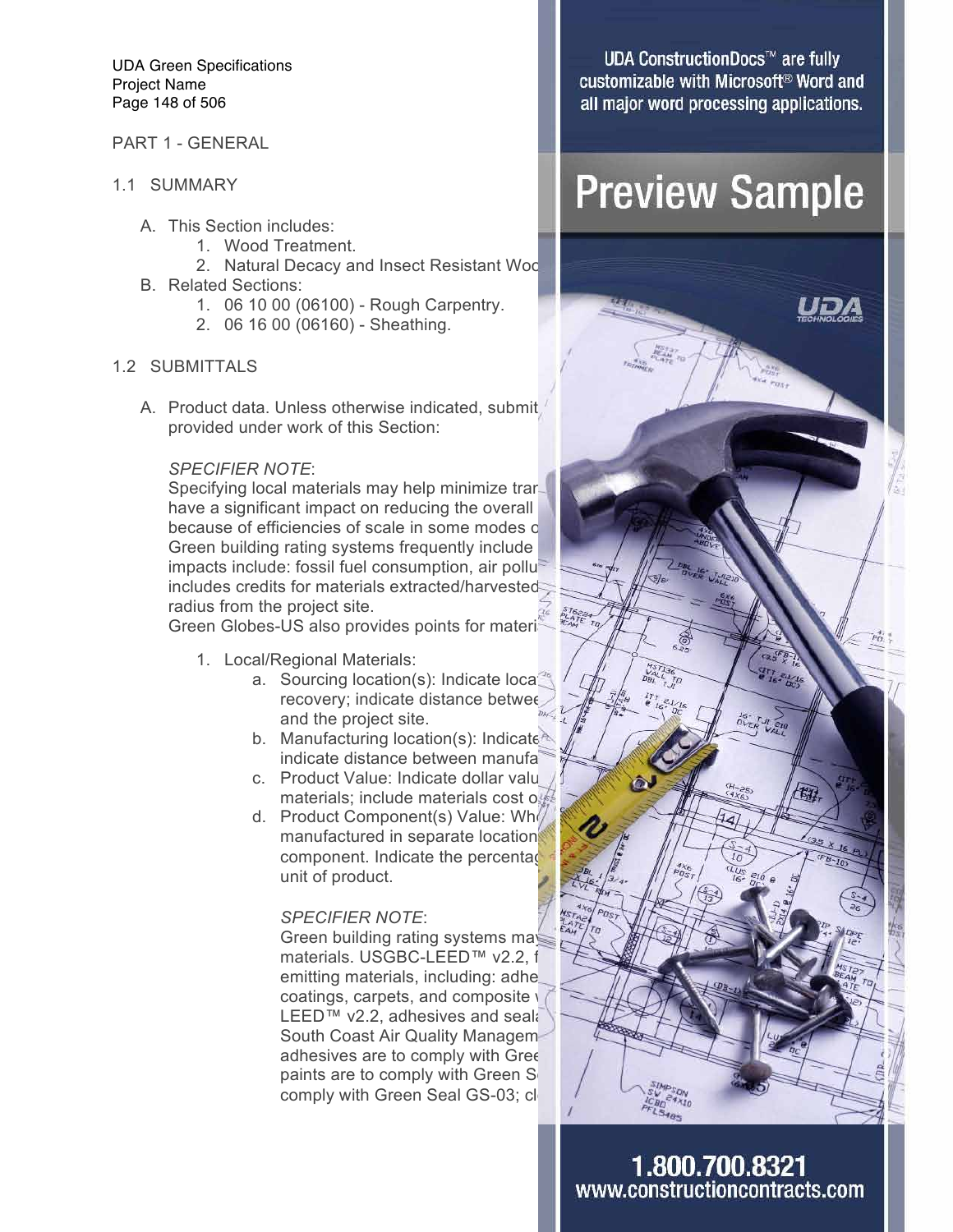UDA Green Specifications Project Name Page 149 of 506

> SCAQMD  $#1113$ ; carpet with the  $\mathbb Q$ Label Plus; carpet cushion with CF formaldehyde.

> As per USGBC published Credit In emitting materials are directed tow prefabricated) products. Verify pro products.

indicated that low VOC adhesives extreme temperature and humidity Green Seal, an independent, nonproducts using internationally reco Green Seal certification meets the environmental standards for ecola Organization for Standardization (I Agency's criteria for third-party certifiers products; and the criteria for bona Ecolabeling Network.

Engineered wood products manufactured in accordance with Angles in an accordance with ANSIS manufactured in an standards are also available. For  $\epsilon$ Association's (CPA's) Standard for maximum formaldehyde emissions ANSI A208.2, the Composite Panel covers MDF for interior applications that emission level for different grades

- 2. VOC data:
	- a. Adhesives:
		- 1. Submit manufacturer's pro $\frac{1}{4}$  for a  $\frac{1}{4}$  for an additional for a submit of the product Subm limits of the product. Subm
		- 2. Submit Green Seal Certification basis for certification.
		- **with SCAQMD #1168.1 [Side manufacturers** that products comply wit exposure to freeze/thaw moisture will not occur. I conditions do exist or dir **submit manufacturer's certification**<br>Bay Area AQMD Reg. 8, F **Bay Area AQMD Reg. 8, R oz and with California Air containers 16 oz or less.]**
	- b. Engineered Wood Products: Provi and agrifiber products **[are third-party** standard requirements for formal **added urea-formaldehyde resins.]**
		- 1. ANSI A208.1 1999, Partic
		- 2. ANSI A208.2 2002, Mediu Interior Applications

**UDA ConstructionDocs™ are fully** customizable with Microsoft<sup>®</sup> Word and all major word processing applications.

## composite wood and agrifiber production and agrific and agrifiber production and  $\mathsf{Prewiew\ Samuel\mathsf{Sample}}$

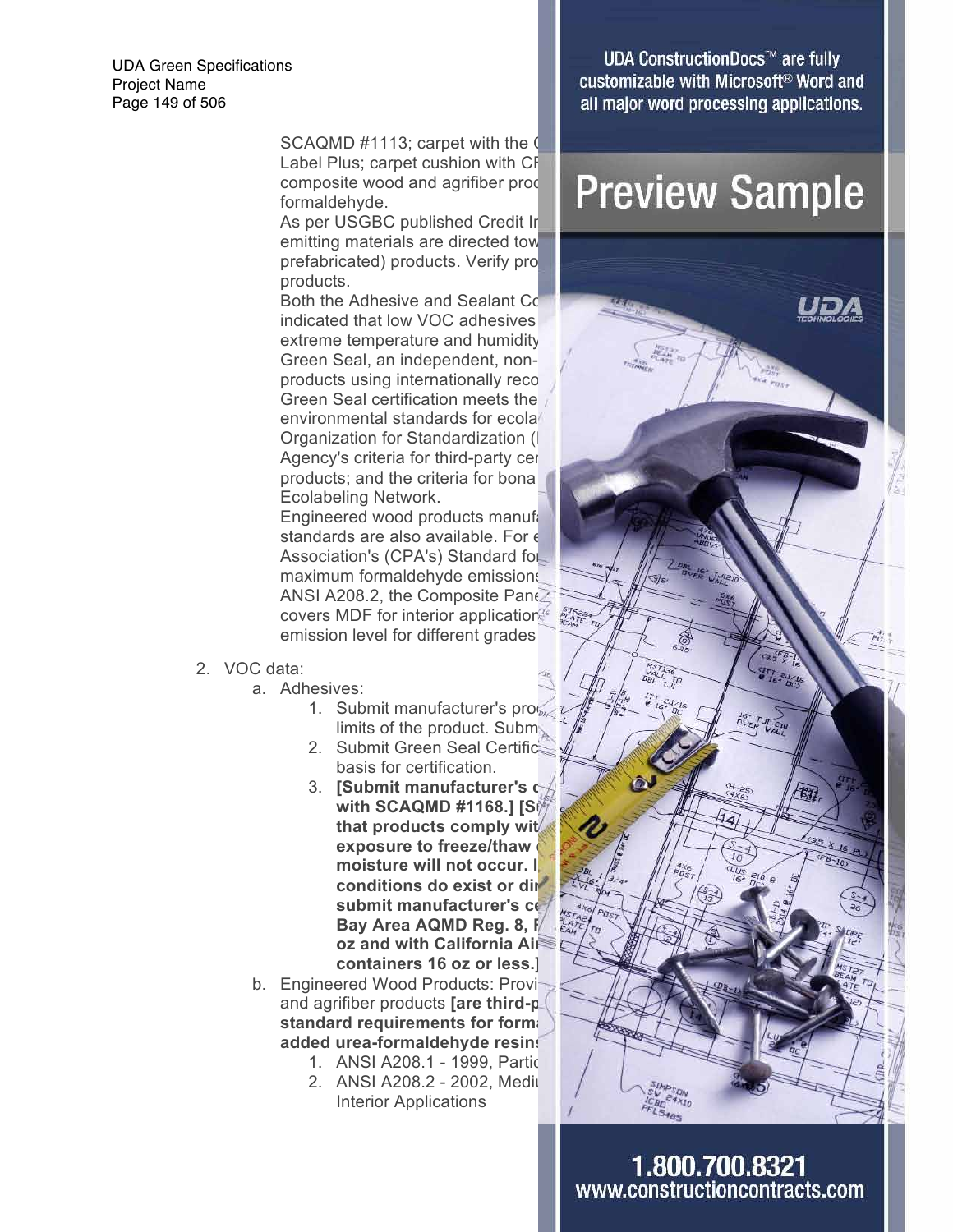UDA Green Specifications Project Name Page 150 of 506

*SPECIFIER NOTE*:

Green building rating syste under Forest Stewardship  $v2.2$ , a minimum of 50 percent of  $v2.2$ products incorporated into accordance with the Forest originate from certified sou Council, Sustainable Fores Forest Management Progra

- B. Letter of Certification(s) for Sustainable Forestry:
	- 1. Forest Stewardship Council (FSC): Providential supplier. Indicate compliance with FSC "F Management" and identify certifying organ
		- a. Submit FSC certification numbers; line-item basis.
		- b. Submit copies of invoices bearing
	- 2. Sustainable Forestry Board: Provide letter supplier. Indicate compliance with the Sustainable Forestry Initiative (SFI) and identify certify
		- a. Submit SFI certification numbers;  $\mathbb{Z}$  is the product on a lineitem basis.
		- b. Submit copies of invoices bearing
	- 3. Canadian Standards Association (CSA): From the compliance with  $\frac{1}{2}$   $\frac{1}{2}$   $\frac{1}{2}$   $\frac{1}{2}$   $\frac{1}{2}$   $\frac{1}{2}$   $\frac{1}{2}$   $\frac{1}{2}$   $\frac{1}{2}$   $\frac{1}{2}$   $\frac{1}{2}$   $\frac{1}{2}$   $\frac{1}{2}$   $\frac{1}{2}$   $\frac{1}{2}$   $\frac{1$ lumber supplier. Indicate compliance with organization.
		- a. Submit CSA certification numbers;  $\iint_{\mathbb{R}}$   $\int_{\mathbb{R}}$   $\int_{\mathbb{R}}$   $\int_{\mathbb{R}}$   $\int_{\mathbb{R}}$   $\int_{\mathbb{R}}$   $\int_{\mathbb{R}}$ line-item basis.
		- b. Submit copies of invoices bearing
- C. Letter of Certification for Pressure Treatment: Sub stating chemicals and process used and net amount of preservatives and the preservatives are in the preservative conformance with specified standards.

### PART 2 - PRODUCTS

#### *SPECIFIER NOTE*:

EO 13423 includes requirements for Federal Agencies to hazardous chemicals and materials acquired, used, or disposed EO 13423 includes requirements for Federal Agencies to practices, including acquisition of biobased, environment efficient, and recycled-content products"

Specifically, for USDA-designated biobased products, Fe meeting or exceeding USDA's biobased content recommendent biobased products made from rapidly renewable resourc products.

**UDA ConstructionDocs™ are fully** customizable with Microsoft<sup>®</sup> Word and all major word processing applications.

### sustainably harvested wooder Drown cut Comm includes credit for use of sustainably **discript word in the certified word certified word certified word certified word certified word certified word certified word certified word certified word certified word certified**

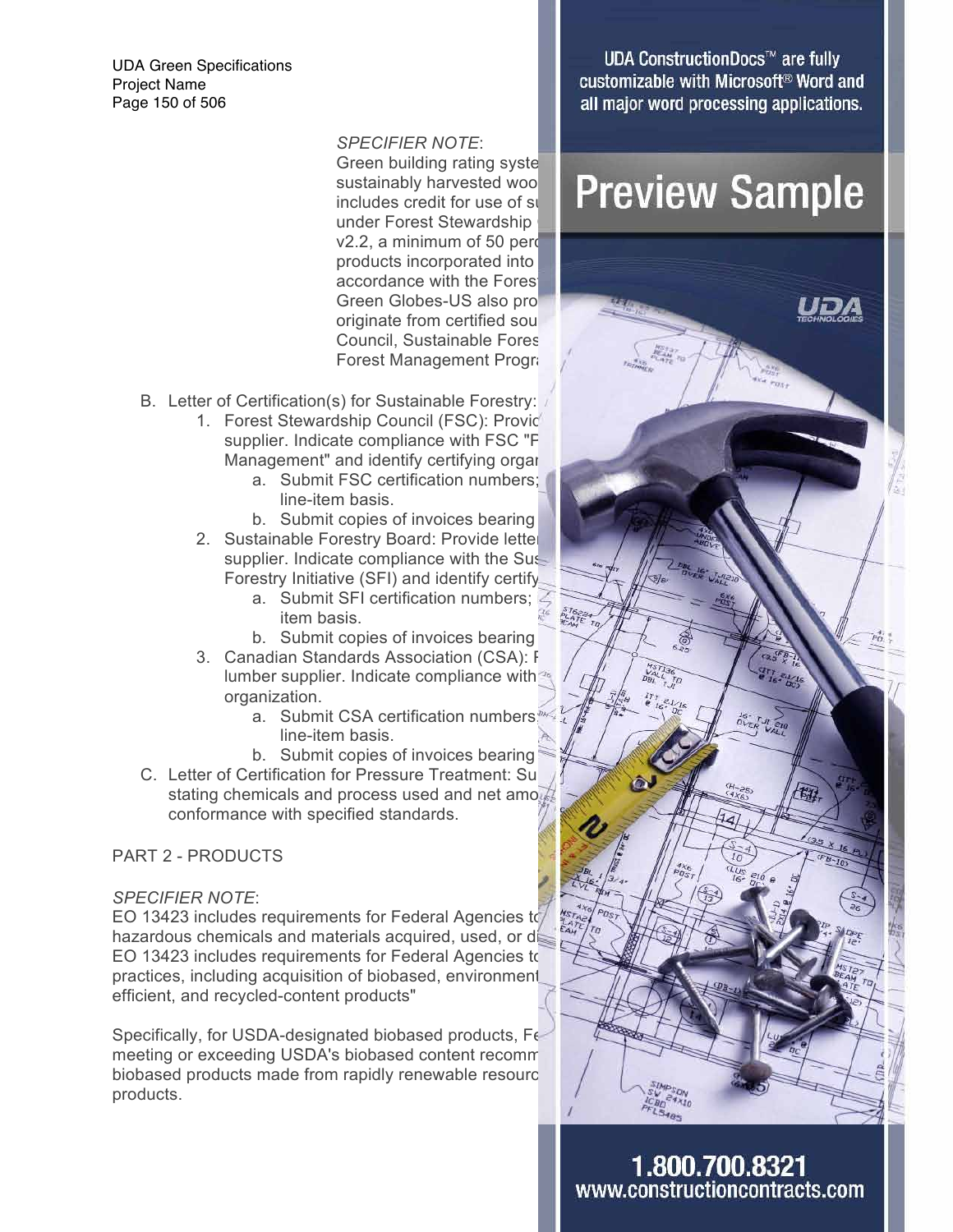UDA Green Specifications Project Name Page 151 of 506

And, under the Sustainable Building requirements per G Environmental Quality, EO13423 directs Federal agencie Preview Sample low pollutant emissions, including adhesives, sealants, p

#### 2.1 MATERIALS

- A. Preservative Pressure Treatment:
	- 1. Toxicity/IEQ: Products containing chromit containing arsenic will not be permitted.
	- 2. Waterborne Wood Preservatives:
		- a. Wood products shall be treated with conforming to AWPA Standards P arsenic and/or chromium.
		- b. Pressure treatment of wood produ AWPA Standards U1 and T1.
		- c. Retention of preservatives:
			- 1. Moderate service condition cubic foot (oxide basis).
			- 2. Severe conditions (constar pounds per cubic foot (oxide

*SPECIFIER NOTE*: Some preservatives are not reflect contact with ground direct contact with ground  $\mathbb K$ of the preservative. For example exposed direct precipitation water.

- 3. Borate-based preservative:
	- a. Impregnate lumber with preservati Standard P18.
- B. Fire Retardant Treatment:
	- 1. Toxicity/IEQ: Fire-retardant-treated wood sulfates, ammonium phosphate and formal
	- 2. Fire Retardant Formulations:
		- a. Wood products shall be treated with Standard P17.
		- b. Fire retardant treatment of wood  $p_1$ requirements of AWPA Standard I AWPA Standard T1, Section 8.8.
- C. Natural Decay and Insect Resistant Wood:
	- 1. Resource Management: Provide sustaina accordance with **[FSC] [SFI] [CSA] [xxxx** is the heartwood of the following species  $\sqrt{ }$ piece with corner sapwood is permitted if side on which it occurs is heartwood. Acce
		- a. Decay resistant. Redwood, South black locust and black walnut.

**UDA ConstructionDocs™ are fully** customizable with Microsoft<sup>®</sup> Word and all major word processing applications.

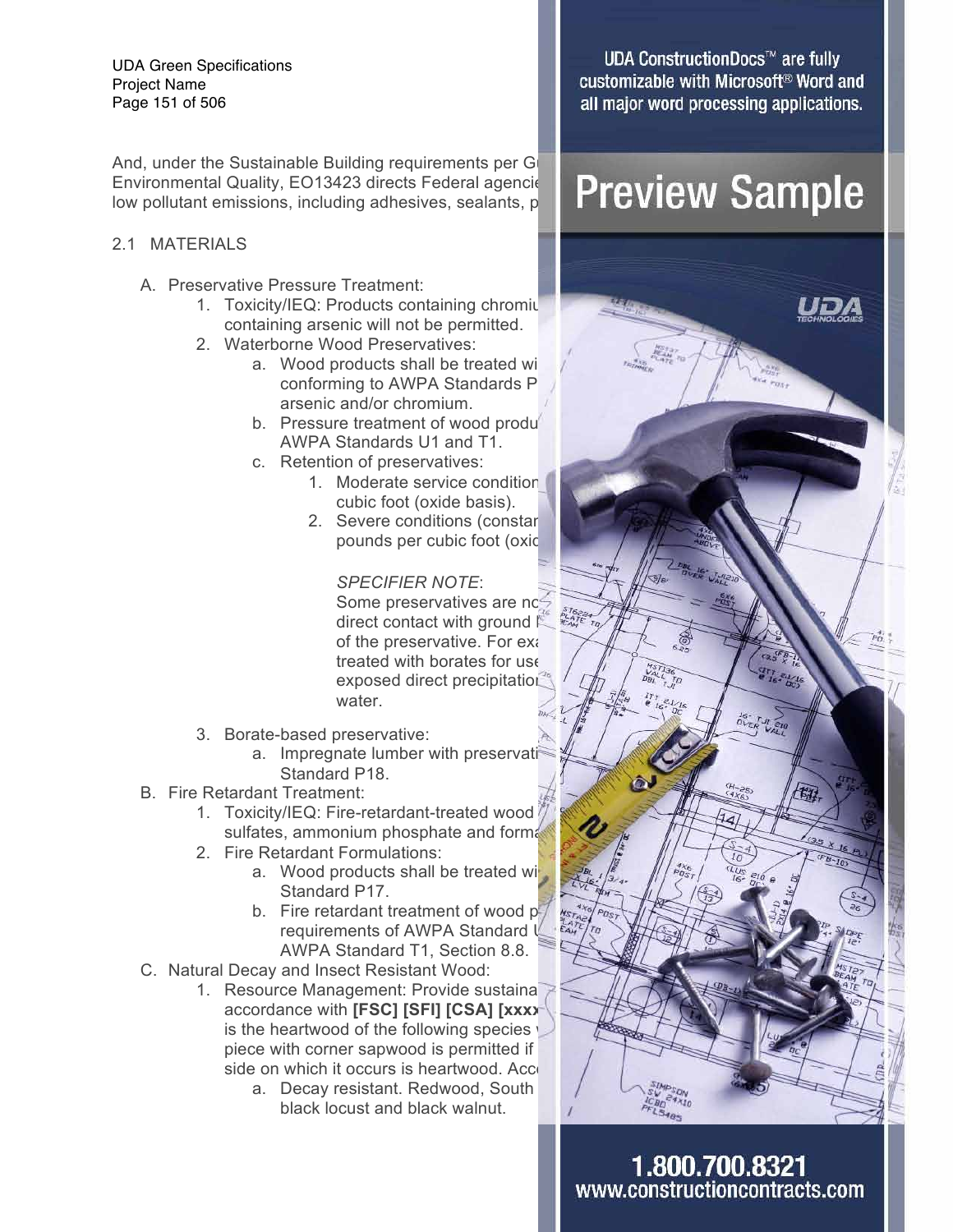UDA Green Specifications Project Name Page 152 of 506

b. Termite resistant. Redwood and  $E$ 

PART 3 - EXECUTION

- 3.X SITE ENVIRONMENTAL PROCEDURES
	- A. As specified in Division 01 (1) and Section 06 10

#### **06 10 00 - Rough Carpentry**

Lumber shall be of live, sound stock and properly dried. where any lumber shall come into contract with concrete as support members for decks, porches or balconies. Lu maximum 12 percent moisture content, for dry climates § adequate bracing and shoring during the construction proplumbing and/or wiring shall be reinforced by adding met strengthen member back to original capacity and maintal not be larger than 1/3 the depth and not closer than 2" to

#### **Wood Species: #2 Southern Yellow Pine, Douglas Fir,**

#### *SPECIFIER NOTE*:

*resource management*: Wood is a renewable resource. F benefits, including: habitats, potential sources for medicing sources of sustainably harvested wood are available. Nonproduce soil erosion, pollutant runoff, increased levels of warming, and habitat loss.

Forest Certification Standards in North America include:

- The American Tree Farm System developed by  $t_{\text{max}}$   $\frac{1}{\sqrt{2}}$   $\frac{1}{\sqrt{2}}$   $\frac{1}{\sqrt{2}}$   $\frac{1}{\sqrt{2}}$   $\frac{1}{\sqrt{2}}$ to www.treefarmsystem.org/aboutfarming/whatis.
- Canada's National Sustainable Forest Management certifiedwood.csa.ca
- ISO 14001 developed by the International Organization a forest-specific standard, ISO offers a special te to forestry and assists with implementation of ISC
- The Principles for Natural Forest Management developed by The
- Council; for Canada visit www.fsccanada.org, for the Sustainable Forestry Initiative® created through the the The Sustainable Forestry Initiative® created through Association and currently managed by the Sustait entity established to manage SFI); refer to www.afandpa.org/Content/NavigationMenu/Envir

Most trees in the United States are referred to as either " trees are deciduous trees that, with a few exceptions, lose Softwood forest types are conifers and evergreens such Wood that is used in construction of buildings is primarily

**UDA ConstructionDocs™ are fully** customizable with Microsoft<sup>®</sup> Word and all major word processing applications.

## **Preview Sample**

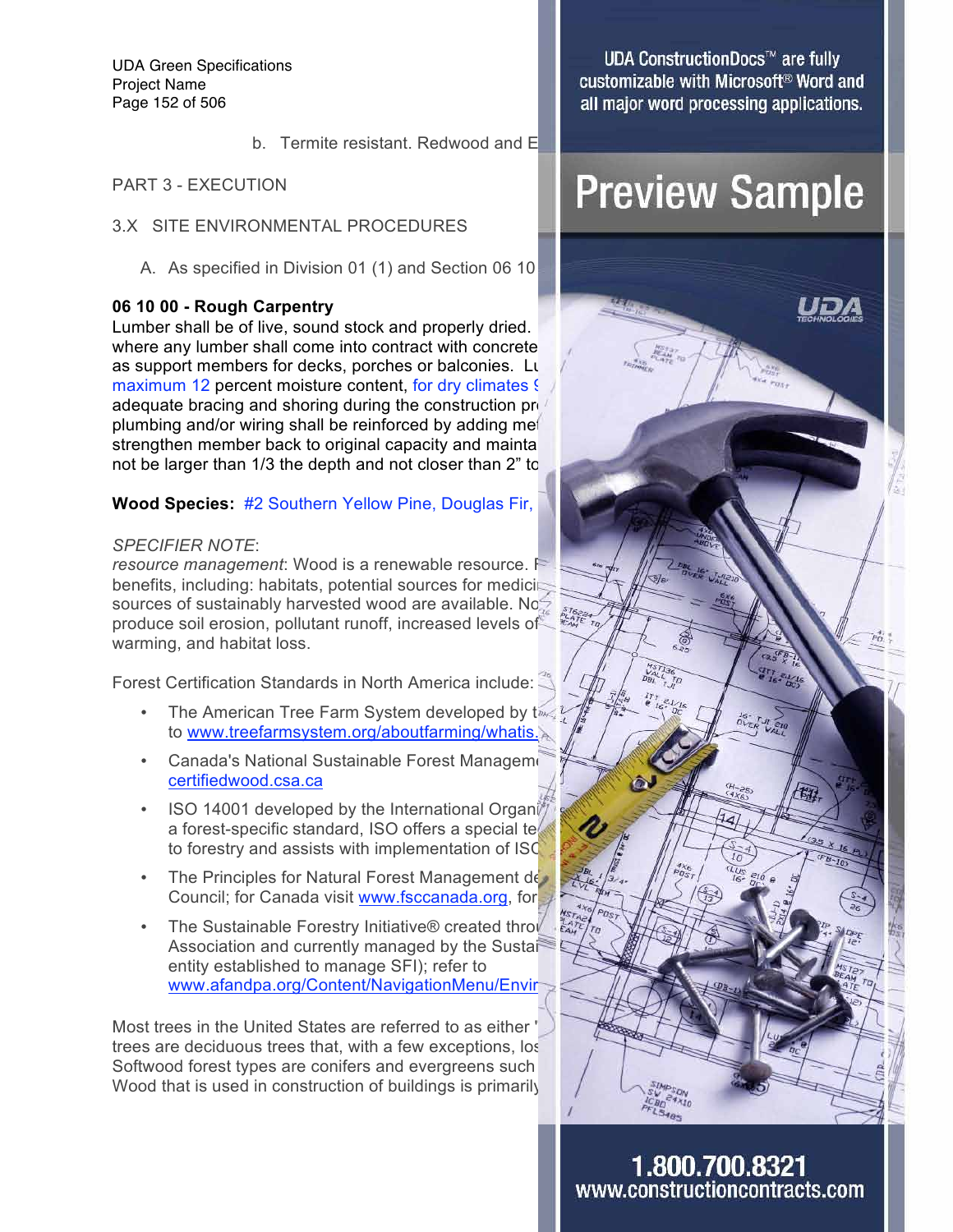UDA Green Specifications Project Name Page 153 of 506

Much of America's hardwoods, such as oaks, are found are concentrated in the West and South. Douglas-fir is the dominant southern pines, such as loblolly and shortleaf, are the most  $\blacksquare$  Preview Sample Southern pines, such as lobiolly and shortleaf, are the  $m$ Quaking aspen, a hardwood, is the most widely distribute

The term "Engineered Wood Product" (EWP) refers to a design properties assigned to it. EWPs are often manufa pieces of wood that together create larger high strength s Engineered wood components include: plywood, oriented panels, glue laminated beams, structural composite lumber and parallel strand lumber, as well as I-joists and metal  $\mu$ additional sub-component of structural composite lumber lumber. Finger-jointed lumber, which is interchangeable considered an EWP. Finger-jointed lumber or end-jointed interchangeably with solid-sawn members of the same  $s/$ finger jointed lumber is marked "STUD USE ONLY" or "V limited to use where any bending or tension stresses are Engineered wood products are typically prefabricated, no Engineered wood products are frequently more efficient sawn lumber due to the lower coefficient of variance of  $E$ more resource efficient than assemblies constructed of s

*toxicity/IEQ*: Adhesive binders used in engineered wood resins that pose varying degrees of human health risks.  $\mathbb Z$ Wood Treatment for information regarding treated wood.<sup>86</sup>

*performance*: Wood is a natural and efficient building material. characteristics of wood change over time as a result of  $c_{\frac{1}{2}}$  in weather and  $c_{\frac{1}{2}}$ factors. These changes in structural design values of various through a in-grade testing program of lumber and published  $\frac{1}{2}$ National Design Specification© (NDS©) for Wood Consti For efficient resource use of solid sawn lumber, it is reco grade of lumber be specified to suit the purpose. As an a reclaimed lumber can be used since it performs comparably  $\frac{1}{2}$  and  $\frac{1}{2}$ a grading agency in accordance with American Lumber  $\oint$ Further, the use of engineered wood products can result expected of conventional lumber/timber construction. However, expected works might be more difficult to recycle than standard, solid say the manufacture of the engineered wood product.

#### PART 1 - GENERAL

#### 1.1 SUMMARY

- A. This Section includes:
	- 1. Framing with dimension lumber.
	- 2. Engineered wood products.
	- 3. Wood furring, grounds, nailers, and blocki
- B. Related Sections:

**UDA ConstructionDocs™ are fully** customizable with Microsoft<sup>®</sup> Word and all major word processing applications.

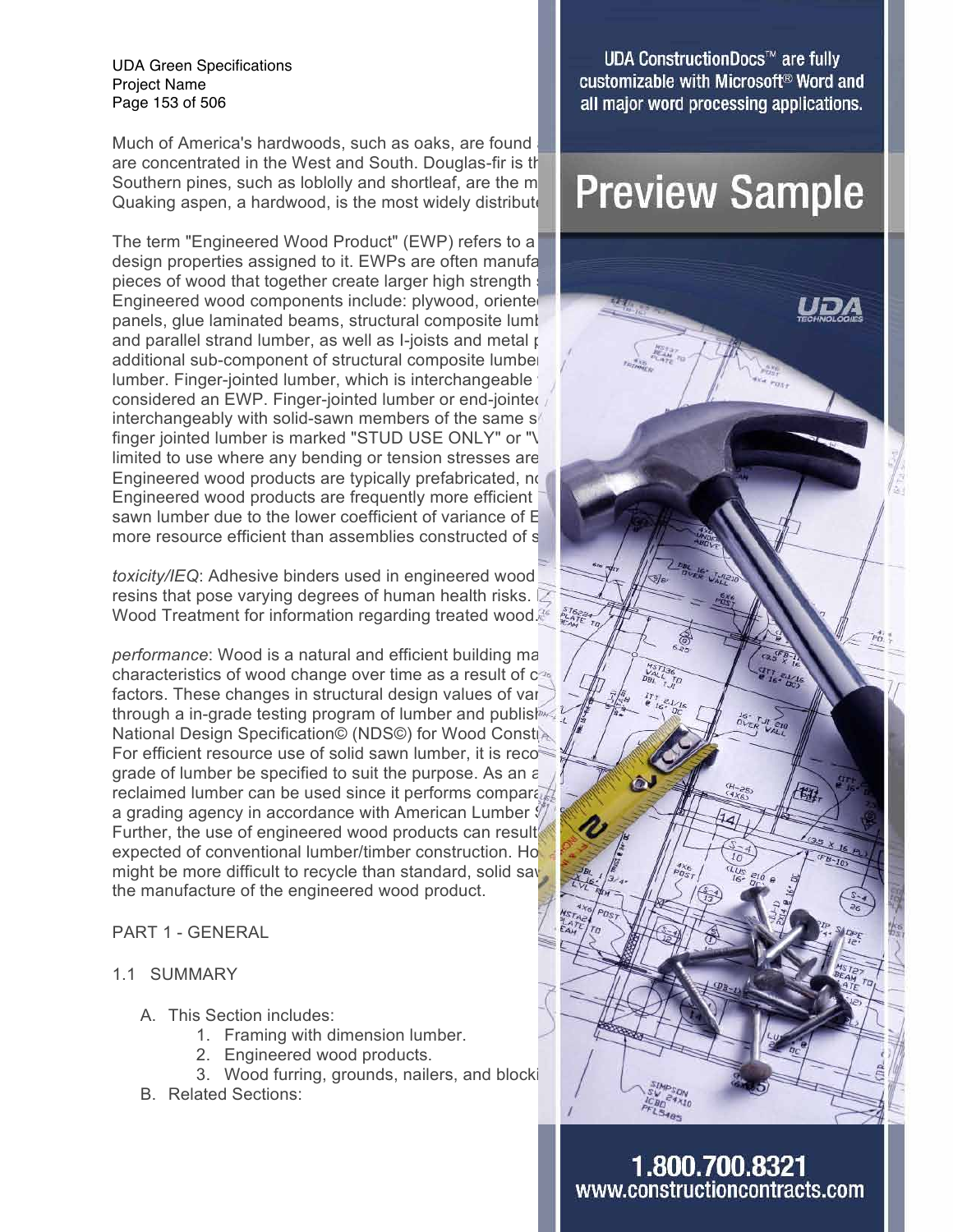UDA Green Specifications Project Name Page 154 of 506

> labor. USGBC-LEED™  $v2.2$  includ extracted/harvested and manufact project site. manufactured.

- 2. Local/Regional Materials:
	- a. Sourcing location(s): Indicate location and the project site.
	- b. Manufacturing location $(s)$ : Indicate indicate distance between manufa
	- c. Product Value: Indicate dollar value materials; include materials cost o
	- d. Product Component(s) Value: When manufactured in separate location component. Indicate the percentage unit of product.

#### *SPECIFIER NOTE*:

Green building rating systems may materials. USGBC-LEED™ v2.2, f emitting materials, including: adhe coatings, carpets, and composite  $\heartsuit$ LEED™ v2.2, adhesives and sealas are South Coast Air Quality Managem adhesives are to comply with Gree paints are to comply with Green  $S_{\nu_{s}}$  /  $\frac{1}{\sqrt{n}}$  /  $\frac{\frac{1}{\nu_{s}}\sum_{i=1}^{N_{s}}\sum_{i=1}^{N_{s}}\sum_{i=1}^{N_{s}}\sum_{i=1}^{N_{s}}\sum_{i=1}^{N_{s}}\sum_{i=1}^{N_{s}}\sum_{i=1}^{N_{s}}\sum_{i=1}^{N_{s}}\sum_{i=1}^{N_{s}}\sum_{i=1}^{N_{s}}\sum_{i=1}^{N_{s}}\sum_{i=1}^{N_{s}}\sum_{i=1$ comply with Green Seal GS-03; clear SCAQMD #1113; carpet with the Care Institute (CRI) Green and Rug Institute (CRI) Green Case of Carpet and Rug Institute (CRI) Green Case of Case of Case of Case of Case of Case of Case of Case of Case of Case of Case of C Label Plus; carpet cushion with  $CF_{\infty}$ composite wood and agrifiber products formaldehyde.

As per USGBC published Credit Interpretations, emitting materials are directed tow prefabricated) products. Verify pro products.

Both the Adhesive and Sealant Co indicated that low VOC adhesives extreme temperature and humidity Green Seal, an independent, nonproducts using internationally reco Green Seal certification meets the environmental standards for ecolal Organization for Standardization (I Agency's criteria for third-party cer products; and the criteria for bona Ecolabeling Network.

Engineered wood products manufactured in accordance with Angles and Answer standards are also available. For  $\epsilon$ 

**UDA ConstructionDocs™ are fully** customizable with Microsoft<sup>®</sup> Word and all major word processing applications.

### project site. Green Globes-US also provides point **Preview Sample**

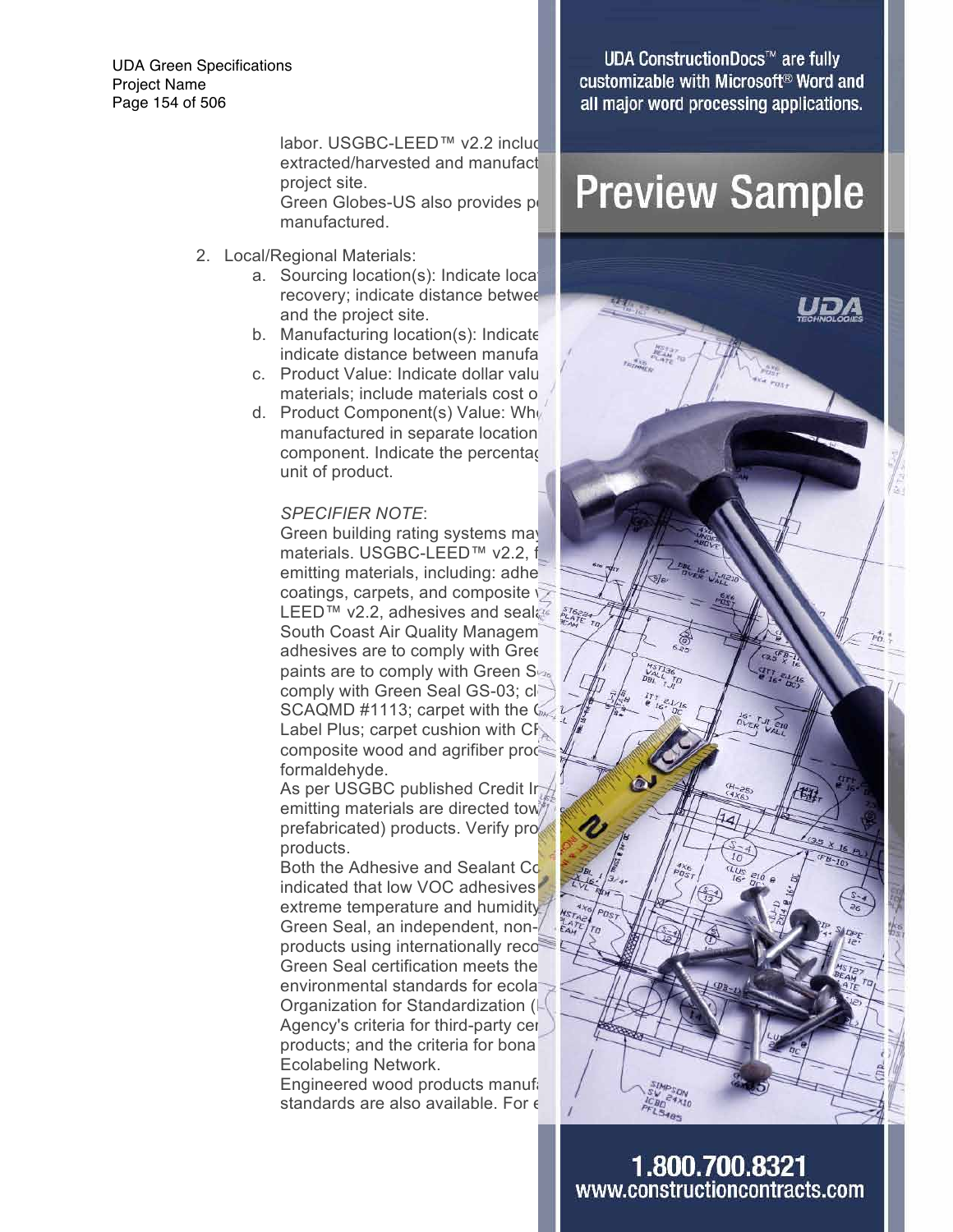UDA Green Specifications Project Name Page 155 of 506

> labor. USGBC-LEED™  $v2.2$  includ extracted/harvested and manufact project site. manufactured.

- 2. Local/Regional Materials:
	- a. Sourcing location(s): Indicate location and the project site.
	- b. Manufacturing location $(s)$ : Indicate indicate distance between manufa
	- c. Product Value: Indicate dollar value materials; include materials cost o
	- d. Product Component(s) Value: When manufactured in separate location component. Indicate the percentage unit of product.

#### *SPECIFIER NOTE*:

Green building rating systems may materials. USGBC-LEED™ v2.2, f emitting materials, including: adhe coatings, carpets, and composite  $\heartsuit$ LEED™ v2.2, adhesives and sealas are South Coast Air Quality Managem adhesives are to comply with Gree paints are to comply with Green  $S_{\nu_{s}}$  /  $\frac{1}{\sqrt{n}}$  /  $\frac{\frac{1}{\nu_{s}}\sum_{i=1}^{N_{s}}\sum_{i=1}^{N_{s}}\sum_{i=1}^{N_{s}}\sum_{i=1}^{N_{s}}\sum_{i=1}^{N_{s}}\sum_{i=1}^{N_{s}}\sum_{i=1}^{N_{s}}\sum_{i=1}^{N_{s}}\sum_{i=1}^{N_{s}}\sum_{i=1}^{N_{s}}\sum_{i=1}^{N_{s}}\sum_{i=1}^{N_{s}}\sum_{i=1$ comply with Green Seal GS-03; clear SCAQMD #1113; carpet with the Care Institute (CRI) Green and Rug Institute (CRI) Green Case of Carpet and Rug Institute (CRI) Green Case of Case of Case of Case of Case of Case of Case of Case of Case of Case of Case of C Label Plus; carpet cushion with  $CF_{\infty}$ composite wood and agrifiber products formaldehyde.

As per USGBC published Credit Interpretations, emitting materials are directed tow prefabricated) products. Verify pro products.

Both the Adhesive and Sealant Co indicated that low VOC adhesives extreme temperature and humidity Green Seal, an independent, nonproducts using internationally reco Green Seal certification meets the environmental standards for ecolal Organization for Standardization (I Agency's criteria for third-party cer products; and the criteria for bona Ecolabeling Network.

Engineered wood products manufactured in accordance with Angles and Answer standards are also available. For  $\epsilon$ 

**UDA ConstructionDocs™ are fully** customizable with Microsoft<sup>®</sup> Word and all major word processing applications.

### project site. Green Globes-US also provides point **Preview Sample**

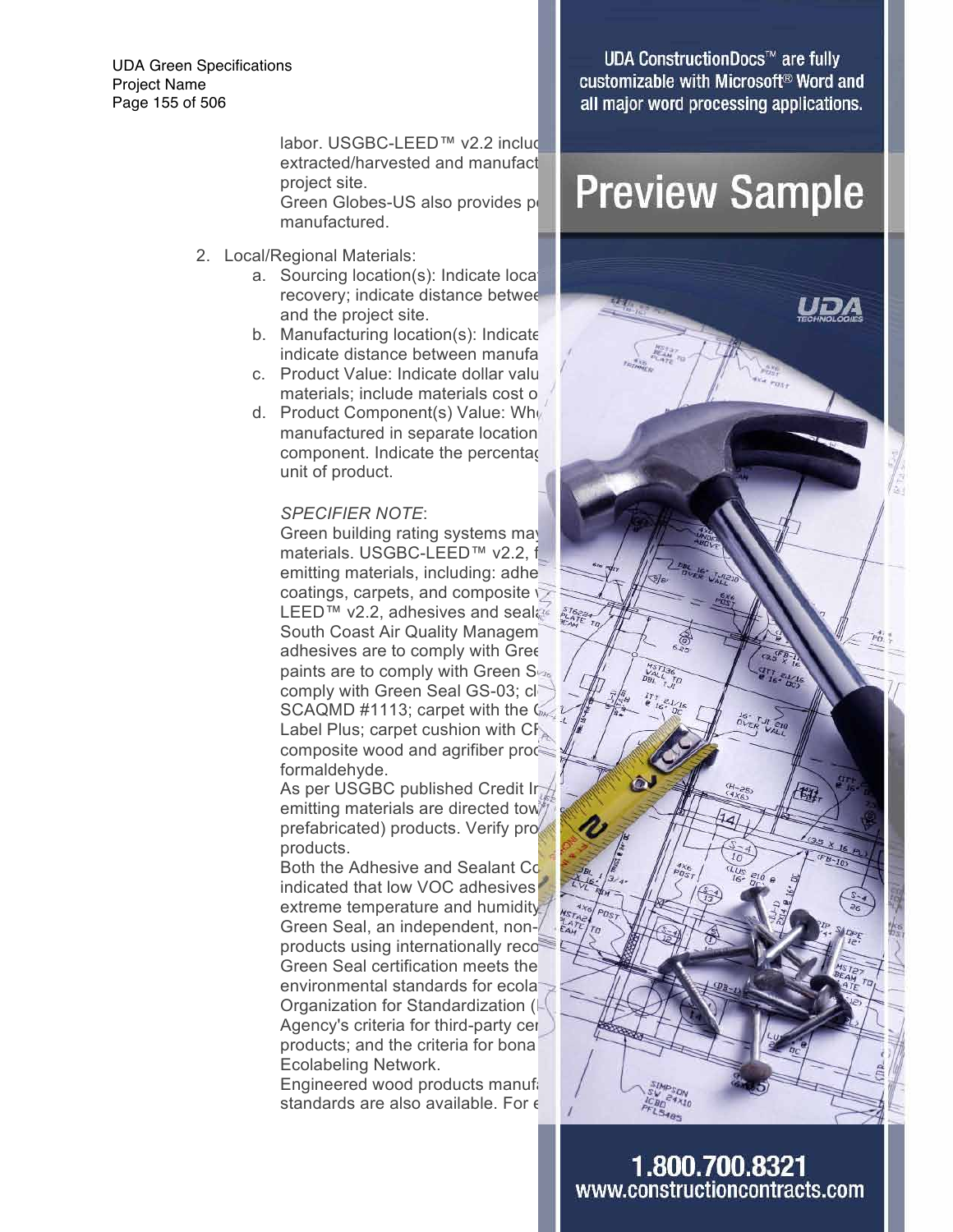UDA Green Specifications Project Name Page 156 of 506

> Association's (CPA's) Standard for maximum formaldehyde emissions ANSI A208.2, the Composite Panel emission level for different grades

- 3. VOC data:
	- a. Adhesives:
		- limits of the product. Subm
		- 2. Submit Green Seal Certific basis for certification.
		- 3. **[Submit manufacturer's complement with SCAQMD #1168.] [SI** that products comply with **exposure to freeze/thaw** moisture will not occur. I conditions do exist or dir submit manufacturer's ce **Bay Area AQMD Reg. 8, F oz and with California Air containers 16 oz or less.]**
	- b. Engineered Wood Products: Provi and agrifiber products **[are third-p standard requirements for formal standard requirements for formallel state added urea-formaldehyde resins.]**
		- 1. ANSI A208.1 1999, Partic
		- Interior Applications

*SPECIFIER NOTE*: Green building rating syste sustainably harvested woo under Forest Stewardship  $v2.2$ , a minimum of 50 percent of  $v2.2$ products incorporated into accordance with the Forest Green Globes-US also pro originate from certified sou Council, Sustainable Fores Forest Management Program

- B. Letter of Certification(s) for Sustainable Forestry:
	- 1. Forest Stewardship Council (FSC): Providential supplier. Indicate compliance with FSC "P Management" and identify certifying organization.
		- a. Submit FSC certification numbers; line-item basis.
		- b. Submit copies of invoices bearing

**UDA ConstructionDocs™ are fully** customizable with Microsoft<sup>®</sup> Word and all major word processing applications.

## ANSI A208.2, the Composite Pane | Preview Sample

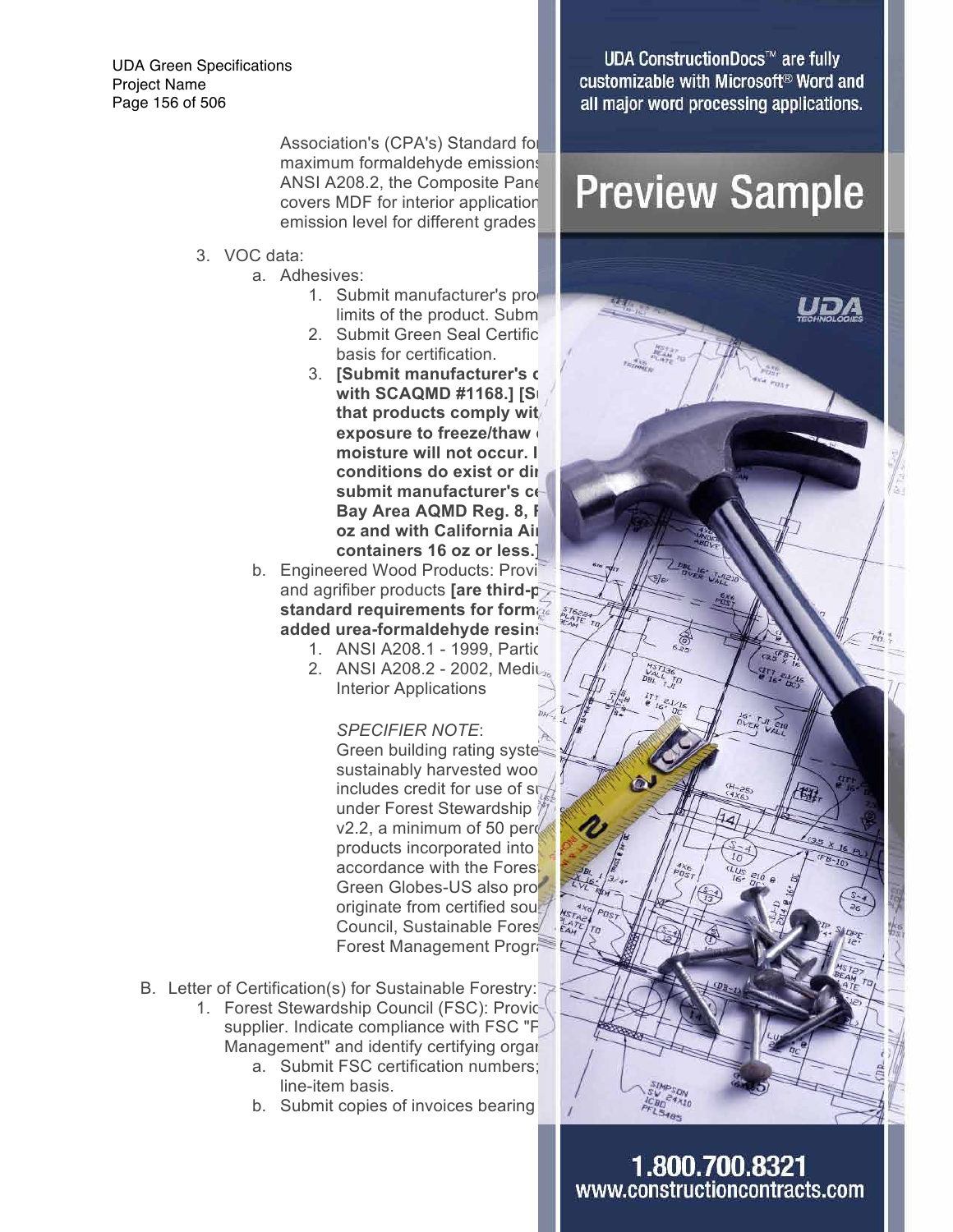UDA Green Specifications Project Name Page 157 of 506

- 2. Sustainable Forestry Board: Provide letter supplier. Indicate compliance with the Sustainable Forestry Initiative" (SFI) and identify certif
	- item basis.
	- b. Submit copies of invoices bearing
- 3. Canadian Standards Association (CSA): F lumber supplier. Indicate compliance with organization.
	- a. Submit CSA certification numbers: line-item basis.
	- b. Submit copies of invoices bearing

### 1.3 QUALITY ASSURANCE

- A. Sustainably Harvested Wood: Certification Organ **[Forest Stewardship Council] [Sustainable Fo Association] [xxxxxxxx]**.
- B. Recycled Content Materials: Where recycled lum applications, include lumber certification and qual
- C. Engineered Wood Products:
	- 1. Determine formaldehyde concentrations in conditions of temperature and relative huror E1333.
	- 2. Determine Volatile Organic Compounds V from manufactured wood-based panels in

#### PART 2 - PRODUCTS

#### *SPECIFIER NOTE*:

practices, including acquisition of biobased, environment efficient, and recycled-content products"

Specifically, under the Sustainable Building requirements Environmental Impact of Materials, EO13423 directs Fed or exceeding EPA's recycled content recommendations" other products to "use materials with recycled content superrecycled content plus one-half of the pre-consumer content constitutes at least 10  $\mu$ cost) of the total value of the materials in the project."

Additionally, for USDA-designated biobased products,  $F_{0}$ meeting or exceeding USDA's biobased content recommendent biobased products made from rapidly renewable resource products.

And, under the Sustainable Building requirements per Grinciple Environmental Quality, EO13423 directs Federal agencie low pollutant emissions, including adhesives, sealants, p

**UDA ConstructionDocs™ are fully** customizable with Microsoft<sup>®</sup> Word and all major word processing applications.

## estry Initiative" (SFI) and identify certif **Preview Sample**

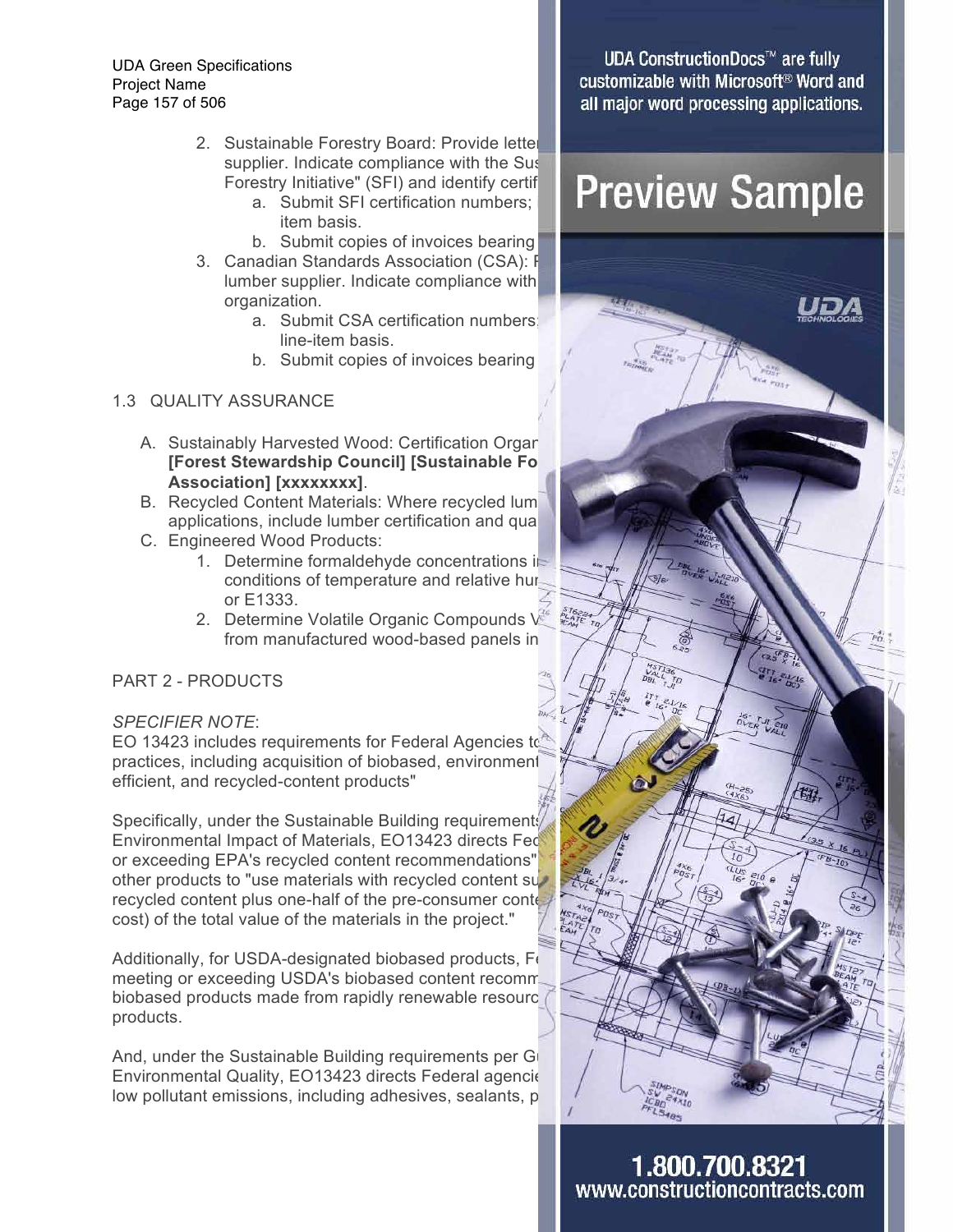UDA Green Specifications Project Name Page 158 of 506

#### 2.1 MATERIALS

- A. Lumber:
	- 1. Resource Management:

#### *SPECIFIER NOTE*:

Disallowing the use of old growth timber  $n$ recovered and cut from public lands than of this draft, two examples of viable and o wildland fires on public land are the  $500,0$ in SW Oregon and the  $150,000$  acre (10 m Central Sierra Nevada.

- a. Virgin Lumber: [Lumber fabricate **permitted.]** Provide sustainably has accordance with **[FSC] [SFI] [CSA**
- b. Salvaged Lumber: Lumber from de buildings or structures. Unless otherwise delivered clean, denailed, and free contamination.
- c. Recovered Lumber: Previously ha otherwise abandoned. Unless otherwise delivered clean and free of contaming
- B. Engineerd Wood Products:
	- 1. Toxicity/IEQ:
		- a. Products shall contain no added u
- 2.2 ACCESSORIES
	- A. Adhesive:
		- 1. Toxicity/IEQ: Comply with applicable regulations regulations regulations regulations regards materials, GS-36 for Commercial Adhesive **Management District Rule 1168] [Bay A containers larger than 16 oz and with C (CARB) for containers 16 oz or less], and all all all as specified.**
	- B. Fasteners:
		- 1. Recycled Content: Fabricated from 100 port

#### PART 3 - EXECUTION

- 3.1 INSTALLATION
	- A. Install as indicated and in accordance with the National Association  $\mathbb{R}^2$ (NAHB) Advanced Framing Techniques: Optimur-
- 3.X SITE ENVIRONMENTAL PROCEDURES
	- A. Indoor Air Quality:
		- 1. Temporary ventilation: Provide temporary

**UDA ConstructionDocs™ are fully** customizable with Microsoft<sup>®</sup> Word and all major word processing applications.

## **Preview Sample**